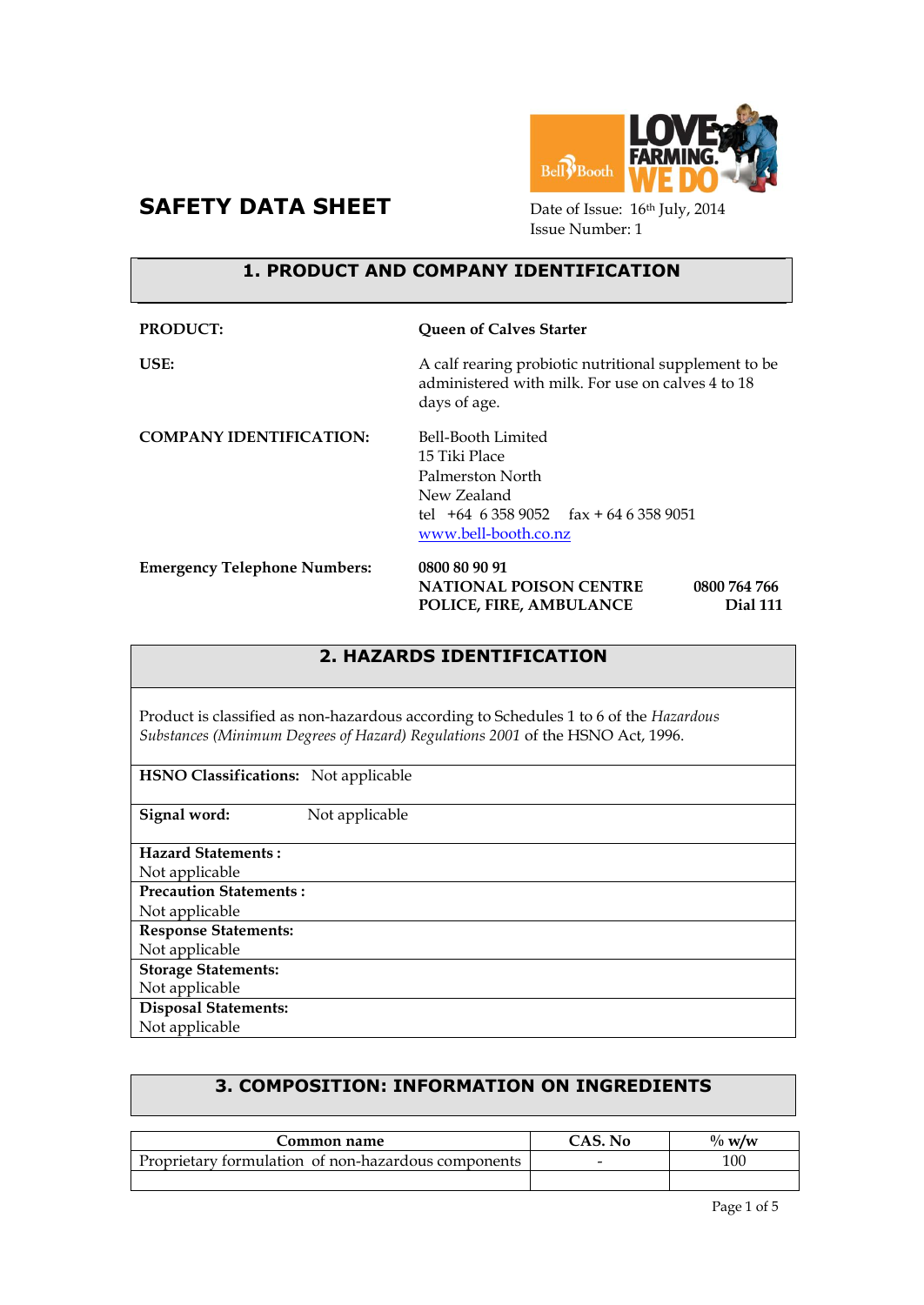## **4. FIRST AID MEASURES**

If medical advice is needed, have product container or label at hand. If exposed or concerned, get medical advice.

**EYES:** Hold eyes open and carefully rinse eyes with running water for at least 15 minutes. Remove contact lenses, if present and easy to do. Continue rinsing. Seek medical advice if irritation persists.

**SKIN:** Wash affected area with soap and water. Get medical advice if irritation persists.

**INGESTION:** Rinse mouth. Give a glass or two of water to drink.

**INHALATION:** If breathing is difficult, remove to fresh air, keep warm and at rest until recovered. If experiencing respiratory problems, call a Poison Centre or doctor.

**FIRST AID FACILITIES:** Ensure clean running water available to rinse eyes and for hand washing.

**ADVICE TO DOCTOR:** Treat symptomatically.

#### **5. FIRE FIGHTING MEASURES**

**FLASH POINT:** Non flammable solid

**FLAMMABLE LIMITS:LFL:** Not determined **UFL:** Not determined **EXTINGUISHING MEDIA:** Water, foam or dry agent. **FIRE & EXPLOSION HAZARDS:** No specific hazards identified. **FIRE-FIGHTING EQUIPMENT:** Wear self-contained breathing apparatus and personal protection clothing.

## **6. ACCIDENTAL RELEASE MEASURES**

**SPILLS:** Contain spill. Recover to containers that can be sealed. If product cannot be reused, dispose of to landfill.

**DISPOSAL:** Use as directed or get advice from supplier or local council to dispose of unwanted or contaminated material in accordance with local regulations.

### **7. HANDLING AND STORAGE**

**HANDLING:** Wash hands before meals and after use.

**STORAGE:** Store in original packaging in dry, well-ventilated area. Protect from physical damage and kept closed when not in use.

### **8. EXPOSURE CONTROLS/PERSONAL PROTECTION**

**EXPOSURE GUIDELINES:** Workplace Exposure Standard (WES) have not been set for any components in this substance.

**ENGINEERING CONTROLS:** Not required.

**Safety Data Sheet: Queen of Calves Starter Date: 16th July, 2014 Page 2 of 5**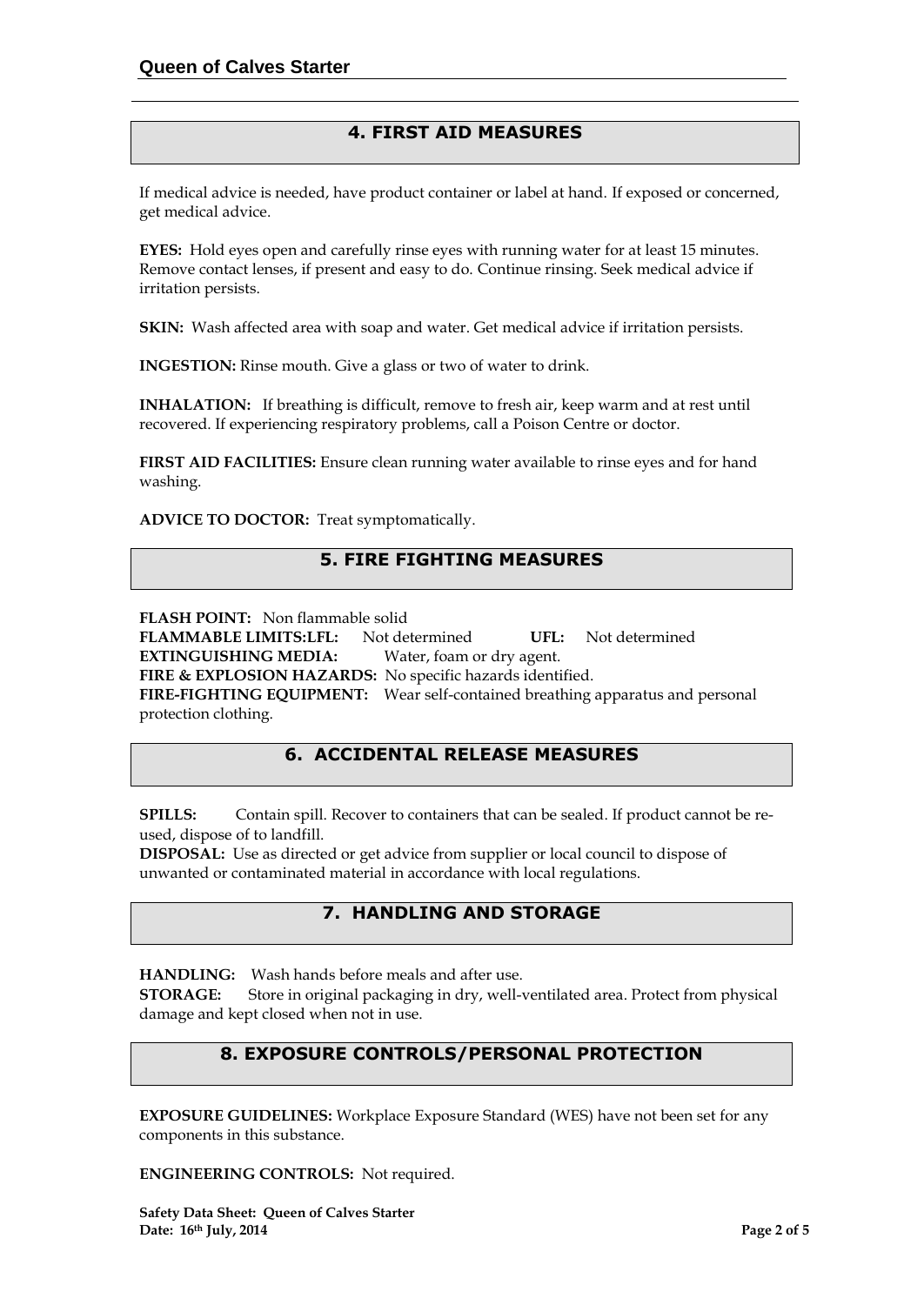#### **PERSONAL PROTECTIVE EQUIPMENT (PPE):**

**Face/Eye protection:** Wear safety glasses with side shields if handling in quantity and dust generated.

**Skin protection:** Rubber gloves recommended.

**Respiratory protection:** Not required when used outdoors and with adequate natural ventilation.

**Othe**r: Overalls recommended to protect clothes from contamination.

## **9. PHYSICAL AND CHEMICAL PROPERTIES**

| Form:                                     | Free-flowing powder              |
|-------------------------------------------|----------------------------------|
| Colour:                                   | Off-white with fine brown specks |
| Odour:                                    | Caramel like                     |
| Melting point $(^0C)$ :                   | Not available (mixture)          |
| Boiling point $(°C)$ :                    | Not applicable                   |
| Flash point $(°C)$ :                      | Non flammable                    |
| Auto ignition temperature (°C): Not known |                                  |
| Density at 20 <sup>o</sup> C, g/ml:       | Not available                    |
| Solubility in water:                      | Soluble                          |
| $pH$ :                                    | Not available                    |

### **10. STABILITY AND REACTIVITY**

**STABILITY (CONDITIONS TO AVOID):** Stable under normal storage and use conditions. **INCOMPATIBILITY (MATERIALS TO AVOID):** None identified. **HAZARDOUS DECOMPOSITION PRODUCTS:** Not known. **HAZARDOUS POLYMERIZATION:** Not known to occur.

#### **11. TOXICOLOGICAL INFORMATION**

**POTENTIAL HEALTH EFFECTS:** This section includes possible adverse effects, which might occur if this product is not handled in the recommended manner.

**EYE:** Direct contact with powder may irritate eye temporarily but will not cause any long term irritation or permanent damage. **SKIN:** May have slight irritant effect.

**INGESTION:** Ingestion of large amounts may cause gastrointestinal disturbances and diarrhoea.

**INHALATION:** Inhalation of dust may cause short term respiratory irritation, e.g. coughing.

**SYSTEMIC (OTHER TARGET ORGAN) EFFECTS:** No adverse effects identified.

**CANCER INFORMATION:** No components identified as carcinogens.

**TERATOLOGY (BIRTH DEFECTS) AND REPRODUCTIVE DEFECTS:** No components identified that impair fertility or the unborn child.

**MUTAGENICITY (EFFECTS ON GENETIC MATERIAL):** No components identified as mutagens.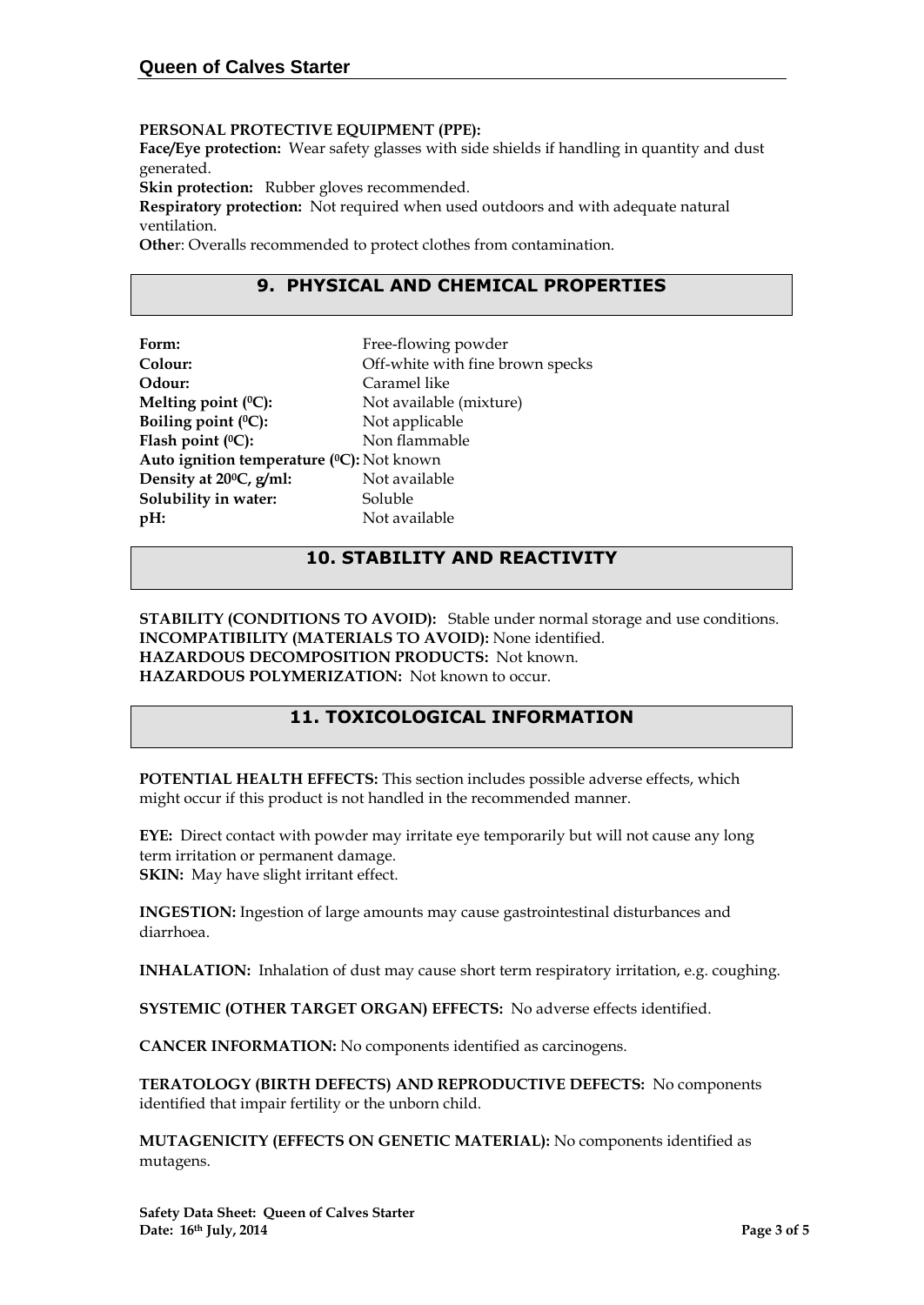# **12. ECOLOGICAL INFORMATION**

Product is not classified as being ecotoxic in aquatic or soil environments, terrestrial vertebrates nor terrestrial invertebrates.

However contamination through use or disposal of product to the aquatic environment; water-ways, ponds, streams, lakes, is to be avoided as water quality would be affected which would could have a detrimental effect on aquatic life.

**ENVIRONMENTAL FATE:** Data for product is not available.

**MOVEMENT AND PARTITIONING:** Product is soluble in water.

**DEGRADATION AND PERSISTENCE:** Product expected to be rapidly biodegradable.

### **13. DISPOSAL CONSIDERATIONS**

Dispose of waste in accordance with Regional Authority or local council bylaws. Dispose of empty packaging by burning or burying in landfill.

### **14. TRANSPORT REGULATIONS**

| <b>Road and Rail Transport</b><br><b>Marine Transport</b> |               |            |               | <b>Air Transport</b> |               |
|-----------------------------------------------------------|---------------|------------|---------------|----------------------|---------------|
| UN No.                                                    | Not regulated | UN No.     | Not regulated | UN No.               | Not regulated |
| Proper                                                    |               | Proper     |               | Proper               |               |
| Shipping                                                  |               | Shipping   |               | Shipping             |               |
| Name                                                      |               | Name       |               | Name                 |               |
| DG Class                                                  |               | DG Class   |               | DG Class             |               |
| Sub. Risk                                                 |               | Sub. Risk  |               | Sub. Risk            |               |
| Pack Group                                                |               | Pack Group |               | Pack Group           |               |
| Hazchem                                                   |               | Hazchem    |               |                      |               |

#### **Dangerous Goods Segregation**

This product is not classified as a Dangerous Good.

Please consult the Land Transport Rule: Dangerous Goods 2005, and NZS 5433:2012 Transport of Dangerous Goods on Land for information.

### **15. REGULATORY INFORMATION**

**Country:** New Zealand

**EPA New Zealand HSNO Approval Code:** Not applicable (product non-hazardous) Refer to [www.epa.govt.nz](http://www.epa.govt.nz/) for information.